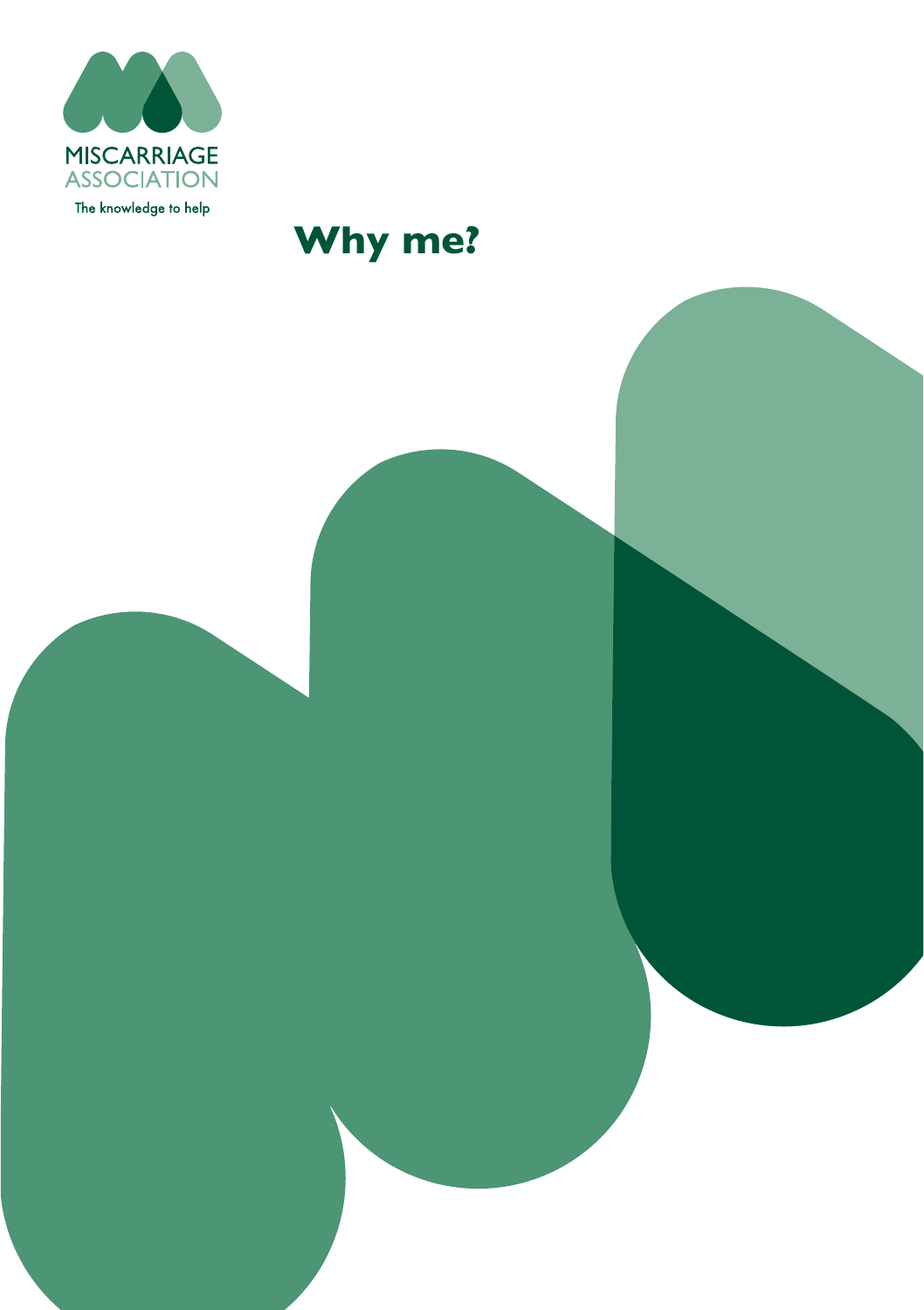**Miscarriages happen for lots of different reasons. Sometimes the cause is known but often it isn't. Some women benefit from treatment but others don't need it. This leaflet looks at the possible causes of miscarriage and the tests and treatment that might help you. We have separate leaflets about ectopic pregnancy and molar pregnancy.**

# **What is a miscarriage?**

Miscarriage is when a baby (or fetus or embryo) dies in the uterus before 24 weeks of pregnancy. A loss from 24 weeks is called a stillbirth.<sup>i</sup>

Miscarriage is very common. No one knows exactly how many miscarriages happen, but experts think that more than one pregnancy in every five ends in miscarriage.

There is still a lot that we don't know about miscarriage, and you may never find out why it happened to you. That can be hard to cope with.

What we *do* know is that miscarriage is highly unlikely to be caused by something you did – or didn't do. And the chances are that your next pregnancy will result in a healthy baby.

**Miscarriages are so common, but you don't really think about it until it happens to you. " "**

#### **What happens now?**

If this is your first or second miscarriage, you probably won't be offered tests or treatment. That's because most women go on to have a healthy pregnancy next time.

But if you think there is a strong reason for having tests now, perhaps because of your age or the time it took you to conceive, you might want to talk to your GP about an earlier referral.

If you've had three miscarriages or more in a row, you should be offered tests. That's because a cause is more likely to be found at this stage. But even then, there may not be a treatment that can help.

That doesn't mean your next pregnancy *won't* be successful. Even if there is no treatment, you should still get extra support from doctors and midwives next time. And research shows that this alone can improve your chances of having a healthy pregnancy.<sup>1,2</sup>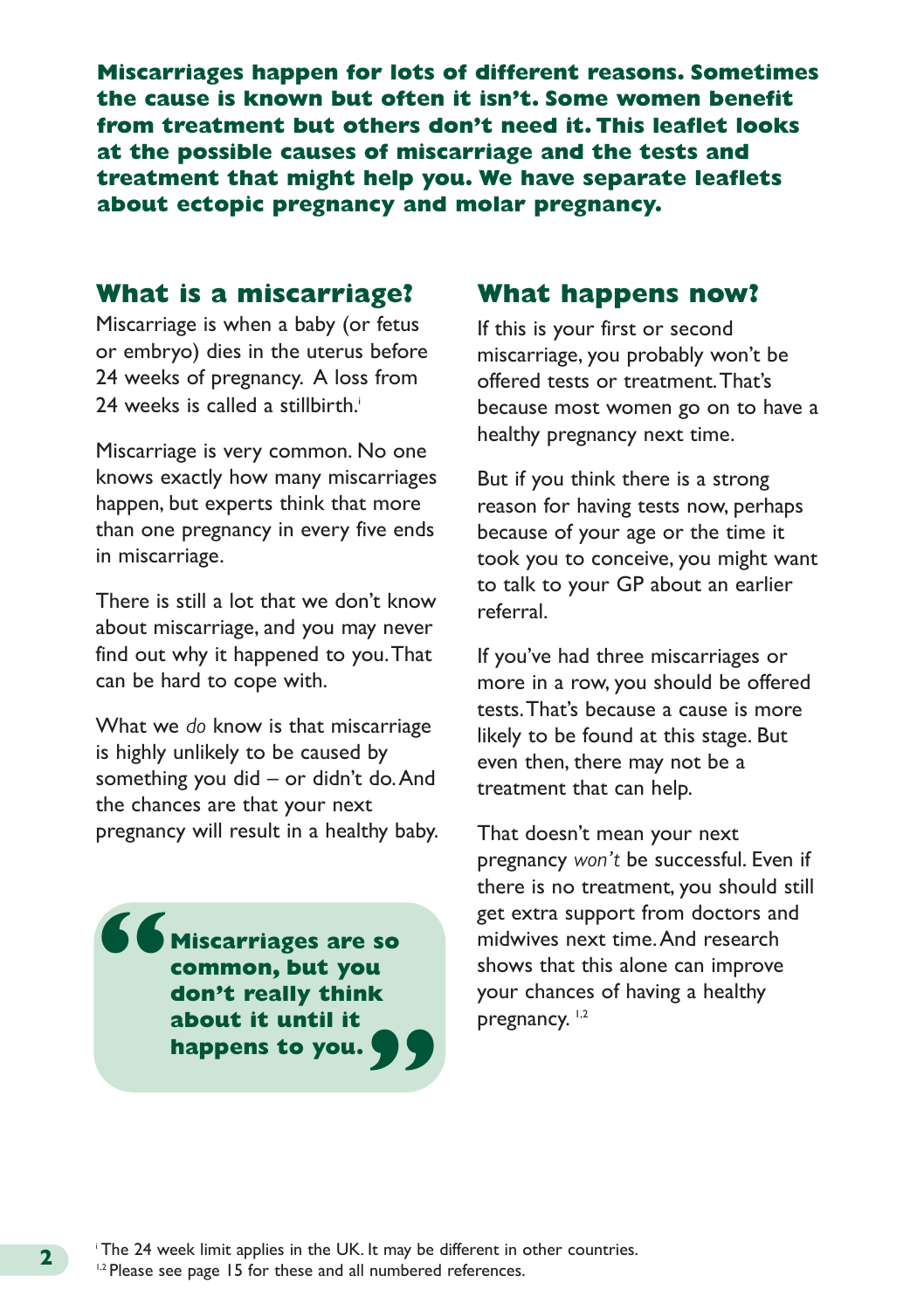# **Different types of miscarriage**

Doctors use various different terms to describe miscarriage. Here we explain what they mean.

#### **Threatened miscarriage**

This term is often used when you have some bleeding – or 'spotting' – from your vagina.

Many women with bleeding do not miscarry, even if the bleeding is heavy. But sometimes the baby has already died. And sometimes a scan shows a heartbeat but the baby dies later.

In some cases, the scan needs repeating at a later date to be sure what is happening. That wait can be a stressful time.

It is important to know that scans and internal (vaginal) examinations do not cause miscarriages.

# **Complete miscarriage**

This means that the baby has died and your uterus (womb) has emptied naturally. You may have pain and heavy bleeding over several days.

You may need a scan to confirm that the miscarriage is complete.

**I was told yesterday that my baby stopped growing at six weeks but I should be 12 weeks now and I had no idea anything was wrong. " "**

Sometimes a scan shows that the baby has died or not developed even though you haven't had a miscarriage. There are different ways of describing this:

## **Missed miscarriage (also called 'delayed' or 'silent' miscarriage)**

This means the baby has died but is still in your uterus. This is sometimes discovered during a routine scan and may come as a complete shock, especially if you have had no sign that anything was wrong. You may still feel pregnant and may still have a positive pregnancy test.

It can come as a shock because you may still feel pregnant and have a positive pregnancy test.

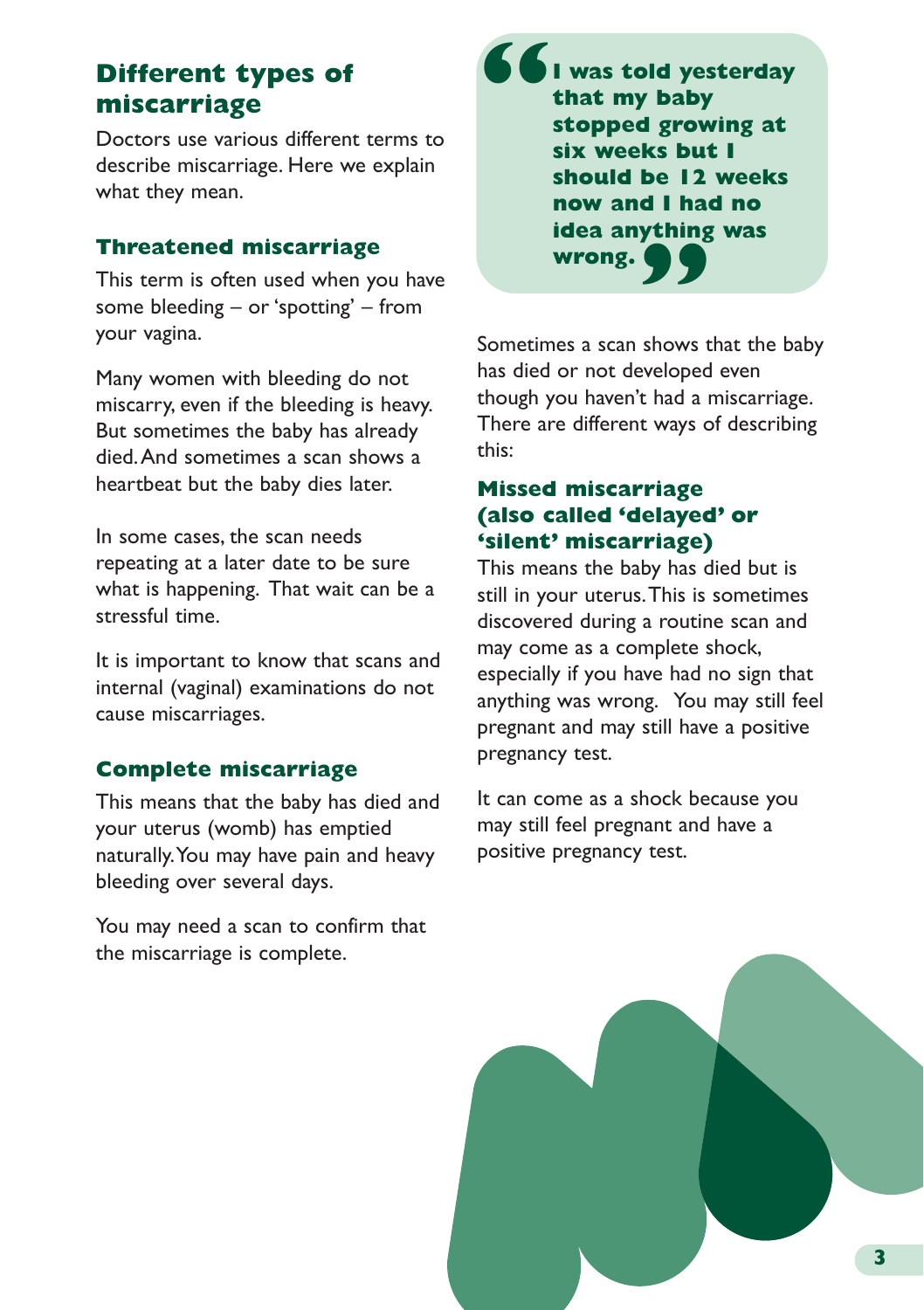## **Blighted ovum (also called 'anembryonic pregnancy', which means a pregnancy without an embryo, or 'early embryo loss')**

This term is sometimes used when a scan shows a pregnancy sac with nothing inside it. The embryo has stopped growing at an early stage, but the sac where the baby should develop has continued to grow. As with a missed miscarriage, you may still feel pregnant and have a positive pregnancy test.

**I was told I had a missed miscarriage and was then sent home to think about the various options. I decided to wait for things to happen naturally as I wanted to keep control of what was happening to** me – as much as<br>you can.<br> **99 you can. "**

#### **Incomplete miscarriage**

This term means that the pregnancy is over but the uterus has not emptied completely. You will probably still have pain and heavy bleeding.

If you have a missed or incomplete miscarriage or a blighted ovum, you may be offered one of these choices:

- Go home and wait for the miscarriage to happen naturally.
- Have a minor operation to remove any pregnancy tissue left in your uterus. This is called surgical management of miscarriage (SMM), or sometimes ERPC, and it can be done under general or local anaesthetic.
- Take tablets to start or complete the miscarriage (medical management).

You may need time to think about what you want to do.There is more information in our leaflet *Management of miscarriage*<sup>i</sup> .

#### **Late miscarriage**

This is a miscarriage that happens between 14 and 24 weeks of pregnancy. It may start with bleeding, cramps or your waters breaking. But sometimes there are no signs and a routine scan shows that the baby has died.

If a late miscarriage is not complete, you will probably need to be admitted to hospital. You will most likely be given medication to start the process of miscarriage and this can be a very distressing time.

You may be admitted to the gynaecology ward or the labour ward. Wherever you are treated, everything should be fully explained to you.

You can find more detail in our leaflet *Late miscarriage.*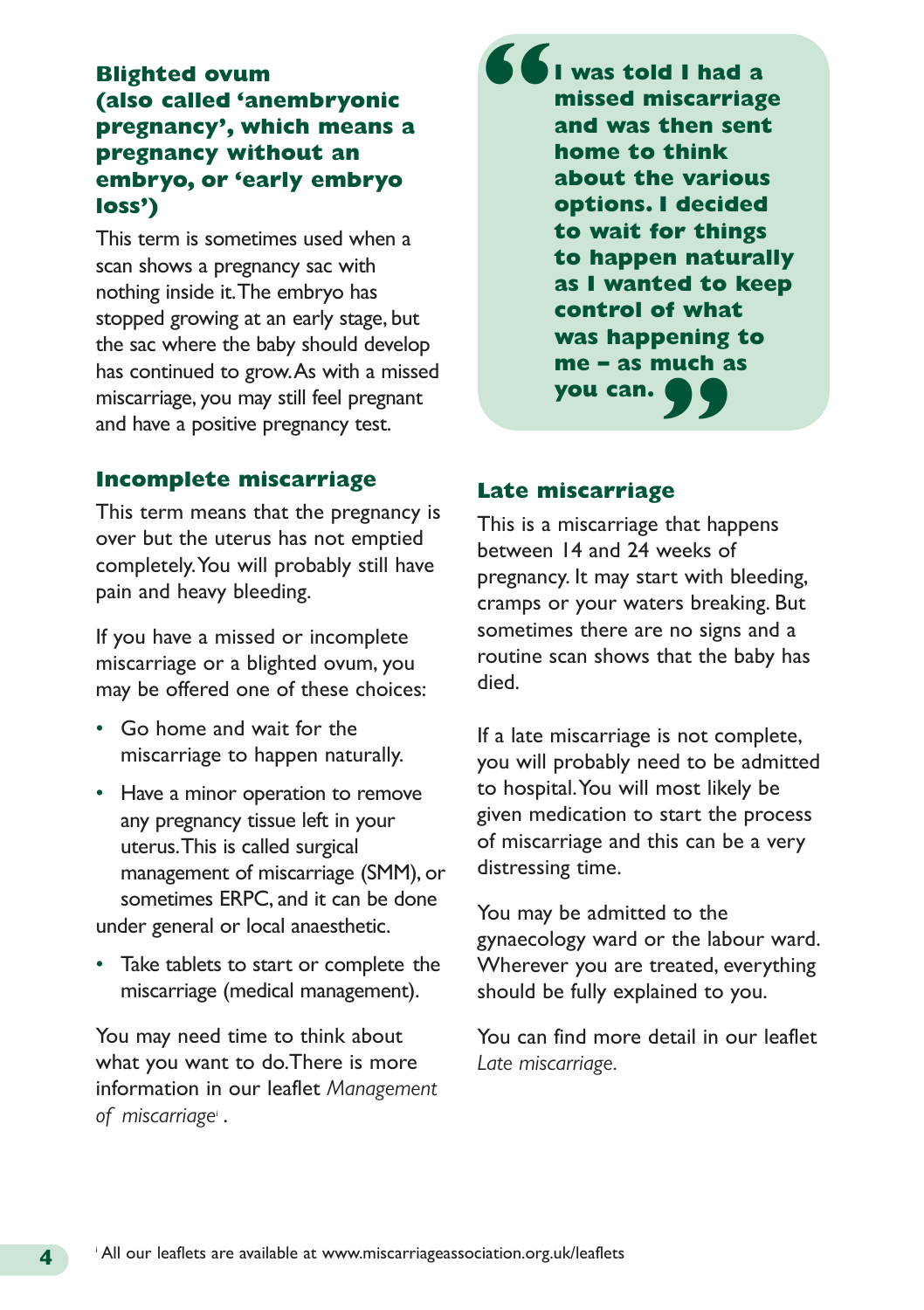#### **Recurrent miscarriage**

This is the medical term for three or more miscarriages in a row. They may have different causes or the same underlying cause. Sometimes there is more than one problem that might cause your miscarriages.

Doctors usually offer to do tests for possible causes only after three miscarriages. But sometimes they will refer you for tests after two, e.g.:

- If you had a late miscarriage, where the baby died after 14 weeks of pregnancy.
- If you have fertility problems, such as taking a long time to conceive.

The tests may be carried out at your local hospital or at a specialist centre.

Having tests doesn't necessarily mean you will have an answer as to why you miscarried. And even if a cause is found, it may not be something that can be treated. But you might still feel better if you know what might have caused your miscarriages.

Half of the people who have tests after recurrent miscarriage don't have a specific problem found. That can be difficult to accept, but it does mean that there is a good chance that you will have a healthy pregnancy without any particular treatment.

There is more detailed information in our leaflet *Recurrent miscarriage.*

**"**

**Being told all my tests were 'normal' was initially heartbreaking. I remember feeling angry with the consultant for not finding something and I couldn't help but feel this was the worst news possible. I wanted a " reason and a cure.**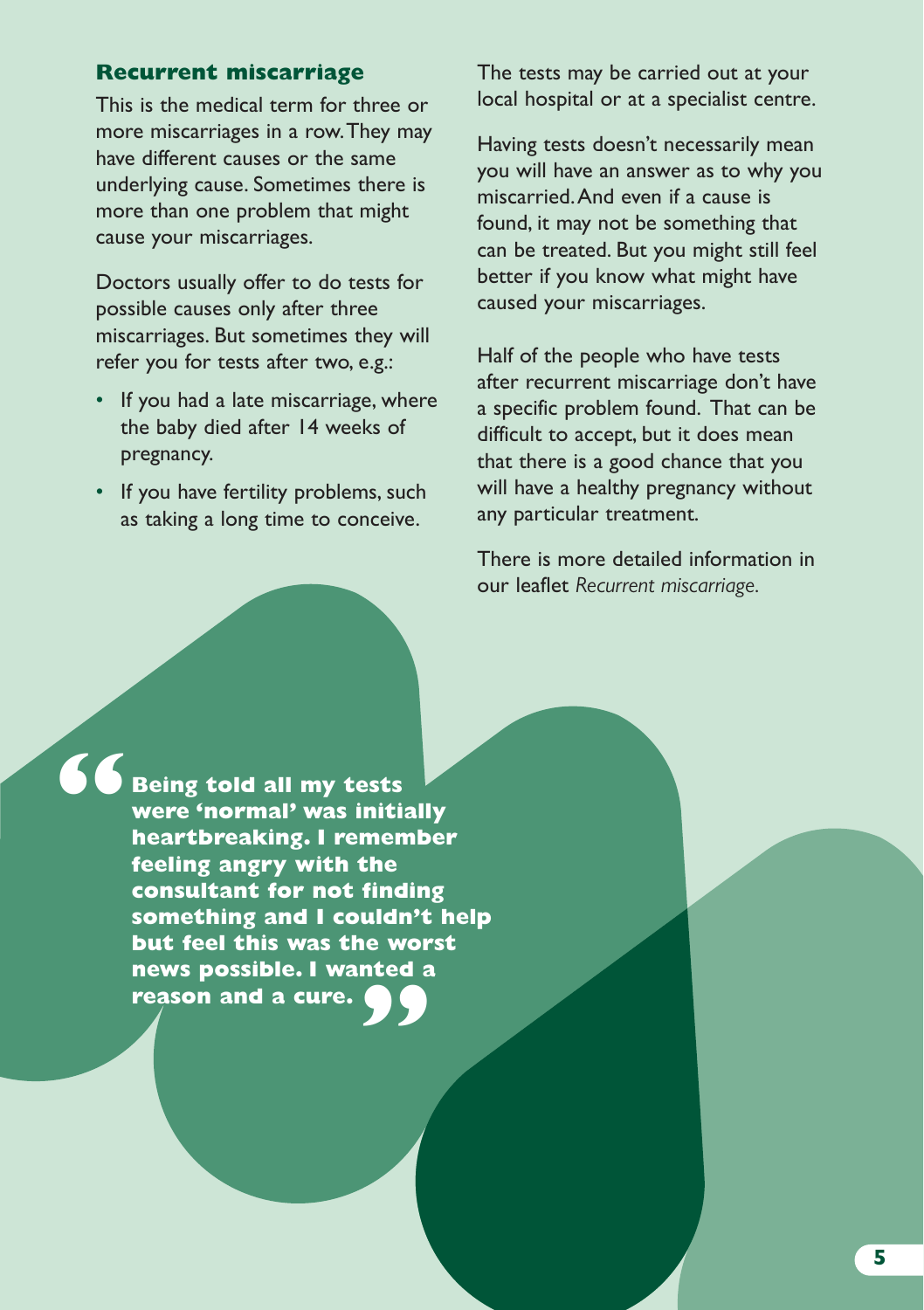# **Other types of pregnancy loss**

There are two other ways that pregnancy loss can happen:

## **Ectopic pregnancy**

This is a pregnancy that is growing in the wrong place – usually in one of the fallopian tubes leading to the uterus. In this case, it is sometimes called a tubal pregnancy.

A tubal ectopic pregnancy can't develop because there isn't enough room for the embryo to grow beyond about eight weeks. There is also a risk that the tube could burst, which can be life-threatening.

Ectopic pregnancy may be diagnosed before you even know you are pregnant. You may have some bleeding or spotting, or have pain low down on one side of your abdomen or in the tops of your shoulders, but sometimes there are no obvious symptoms.

Some women with ectopic pregnancies can be treated with medication called methotrexate; but others need an emergency operation to remove the pregnancy and sometimes the tube too. It can be a very frightening time.

There is more information in our leaflet *Ectopic pregnancy.*

## **Molar pregnancy (hydatidiform mole)**

This term is used when an abnormal fertilised egg starts to grow in the uterus. The cells that should become the placenta grow too quickly and leave no room for a baby to develop.

Because your body continues to produce pregnancy hormones, you will have a positive pregnancy test and may feel extremely tired and sick.

Sometimes a molar pregnancy can be seen or suspected on a scan. But it is more often diagnosed after a miscarriage.

If you have had a molar pregnancy you will be referred to a specialist centre for follow-up; and this can be a very worrying time.

There is more information in our leaflet *Molar pregnancy.*

**The blood tests showed that my hormone levels were far beyond anything normal. That explained why I had been feeling so unwell. " "**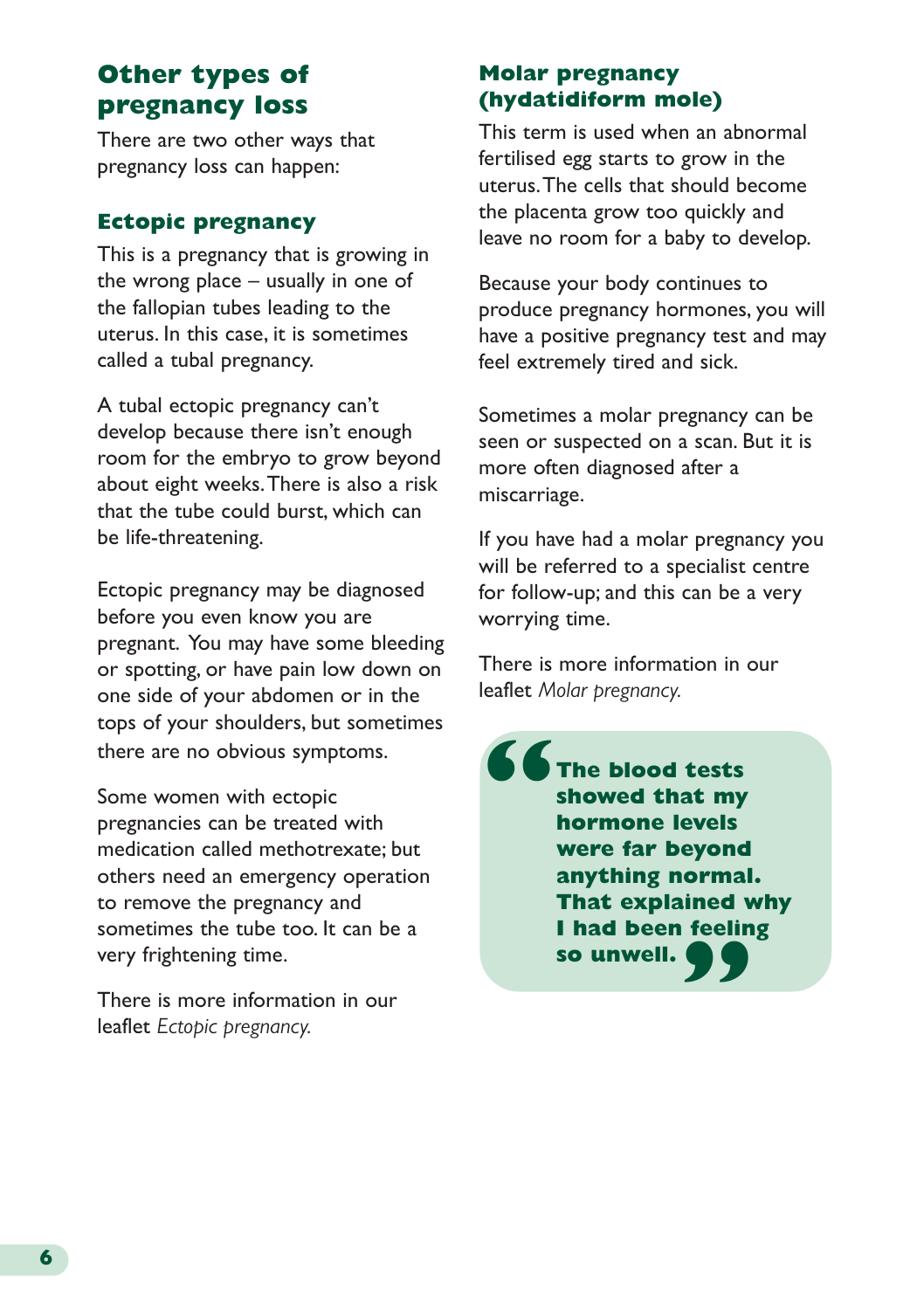# **Causes, tests and treatment**

This section looks at the known causes of miscarriage and tests and treatments that may help.

Around half of miscarriages are due to genetic faults. The other causes listed here are much less common, or even very rare.

### **Genetic causes**

About half of all early miscarriages are caused by random (one-off) genetic faults in the egg or the sperm, or in how the fertilised egg develops. We don't know what causes these faults, although they are more common in women in their late 30s and older.

If your miscarriage was caused by a random genetic fault, there is a good chance that your next pregnancy will be healthy.

In a very few cases miscarriage is caused by a genetic fault in the mother or father. If you or your partner are found to have such a problem you will be offered genetic counselling. This can help you understand the chances of it affecting future pregnancies and help you think about trying again.

#### **Hormonal causes**

Women with high levels of a chemical called 'luteinising hormone' (LH) in their blood may find it harder to conceive; and when they do conceive, they are more likely to miscarry.

In many cases scans show a problem called 'polycystic ovaries'. This is when the ovaries, which make the eggs, contain small cysts that shouldn't be there.

Some women are found to have a condition called 'polycystic ovary syndrome' (PCOS).

Despite a lot of research into these hormonal problems, there is still no tried and tested treatment. However, you may be offered treatment as part of a research trial.

**When I miscarried I couldn't understand how everything could go so horribly wrong when I already had a perfect daughter, and not one single health problem. " "**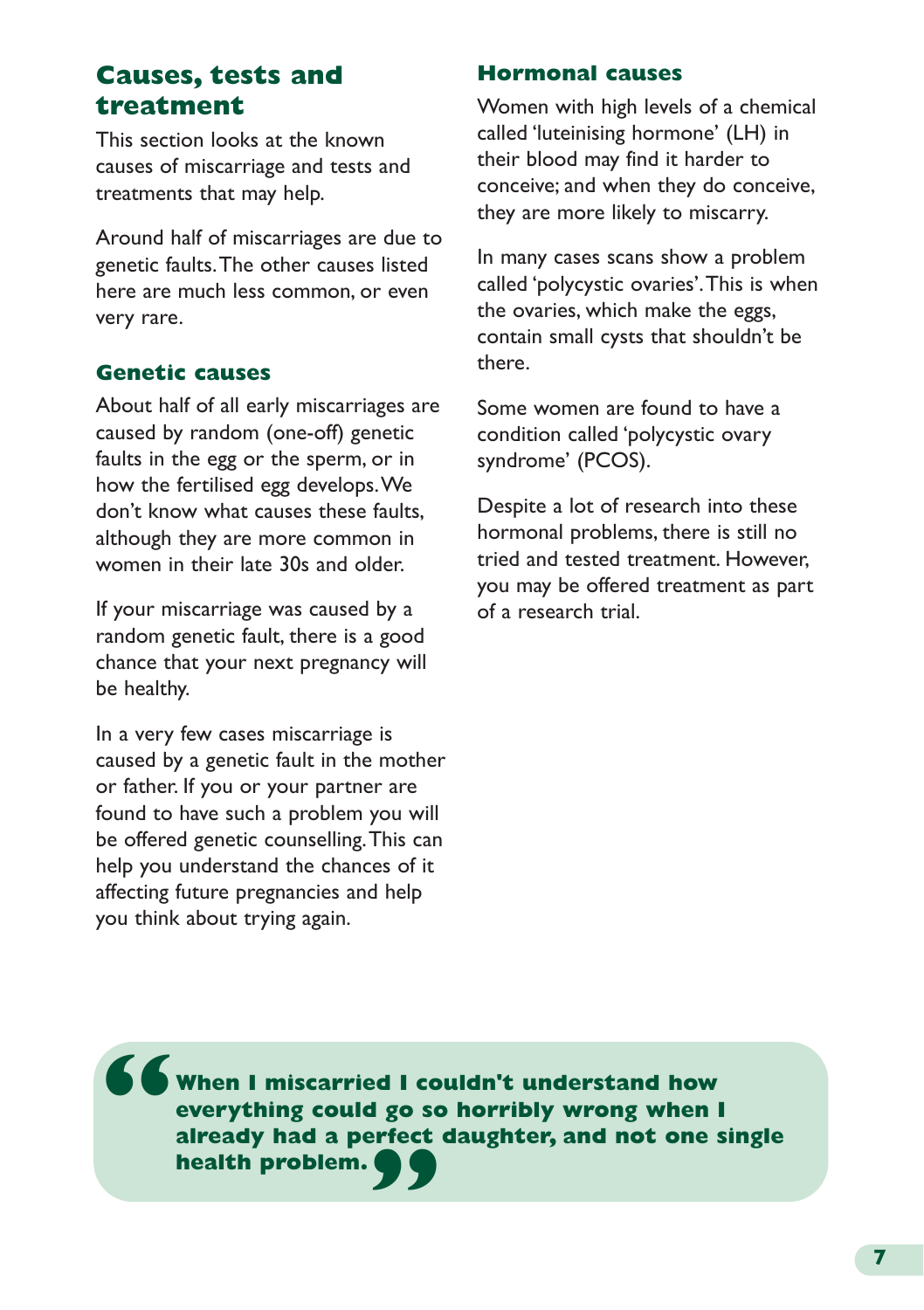**I've found lots of information on the internet, but different sites say different things. It's really hard to know what to believe. " "**

#### **Progesterone and hCG**

The hormone progesterone is needed to establish a pregnancy and to help keep it going. The hormone hCG keeps progesterone levels high and helps the placenta to develop.

Some women are found to have low levels of one or both of these hormones during their pregnancy or after miscarriage. But it is difficult to know whether low levels of the hormone(s) caused the miscarriage or if they are just a sign of things going wrong.

Research in 2015 showed that overall, progesterone supplements during pregnancy did not reduce the risk of miscarriage in women with previous unexplained recurrent miscarriage<sup>3</sup>.

More recent research showed that progesterone treatment in women with early pregnancy bleeding and a history of miscarriage did improve outcomes and this treatment is now recommended $4,5$ .

Both trials showed that progesterone treatment was not harmful to the women or to their babies.

More research is needed to find out whether hCG supplementation could reduce the risk of miscarriage.

### **Antiphospholipid antibody syndrome (also called APS, Hughes syndrome or sticky blood syndrome)**

This is when antibodies called 'lupus anti-coagulant' or 'anti-cardiolipin' in the mother's blood cause problems in the placenta. Blood clots may form in the placenta and it may not develop normally.

High levels of these antibodies are found in up to 15 per cent of women who have recurrent miscarriages.

Blood tests can show whether antibody levels are high. But you can be sure you have APS only after two positive tests at least six weeks apart.

Treatment for APS is aimed at preventing blood clots. Most women are treated with low doses of aspirin, starting early in pregnancy or even before conception. Doctors sometimes also recommend injections with another blood-thinning drug called 'heparin'. This is normally given once you are pregnant and the baby's heartbeat has been seen on a scan.

*Your should not start taking aspirin unless it has been prescribed by your doctor.*

Research is still being done to work out how these antibodies are linked to miscarriage and what treatment works best.

For more information, see our leaflet *Antiphospholipid syndrome and pregnancy loss.*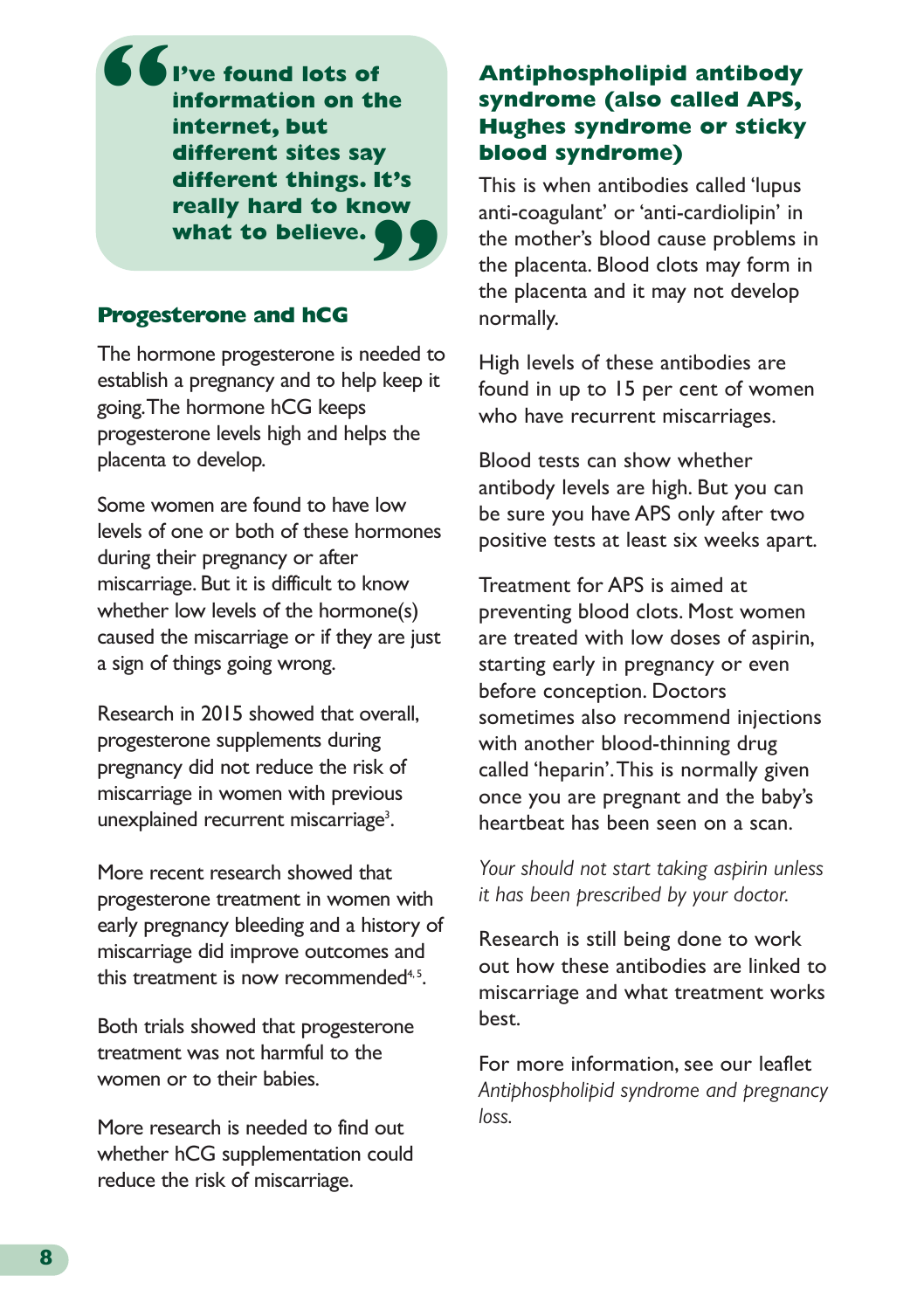# **Infection and miscarriage**

Mild infections like coughs and colds are not harmful in pregnancy, but very high fevers and some illnesses can increase the risk of miscarriage. If an infection causes miscarriage, it tends to happen only once because your body will become immune to the infection.

### **Infections of the vagina or uterus**

Sometimes an infection of the vagina or uterus can cause late miscarriages (after 14 weeks). The infection may cause the baby to die in the uterus; or it may make your waters break prematurely.

Doctors can test for this kind of infection and treat it if necessary. Sometimes your partner also needs treatment to avoid re-infecting you.

# **Listeria**

This is caused by eating unpasteurised cheese and other dairy products. It isn't usually harmful to women but it can be a cause of late miscarriage.

# **Chlamydia**

This infection is usually sexually transmitted; but a rare form called *Chlamydia psittaci*, can be caught from touching infected sheep or cattle, particularly during lambing or calving.

Chlamydia can lead to miscarriage, ectopic pregnancy or premature labour; it can also harm your fertility.

#### **Toxoplasmosis**

This is a parasitic infection sometimes carried by cats. It can be caught through contact with soiled cat litter, with contaminated soil, or through eating poorly-cooked contaminated meat.

#### **Parvovirus**

This is a viral infection, which is sometimes called 'slap-cheek'. Although it can cause miscarriage, most women who are infected have a normal pregnancy.

### **Other infections**

Some other infections are especially harmful in pregnancy although they don't usually cause miscarriage. These include cytomegalovirus (CMV), rubella (German measles), genital herpes and HIV.

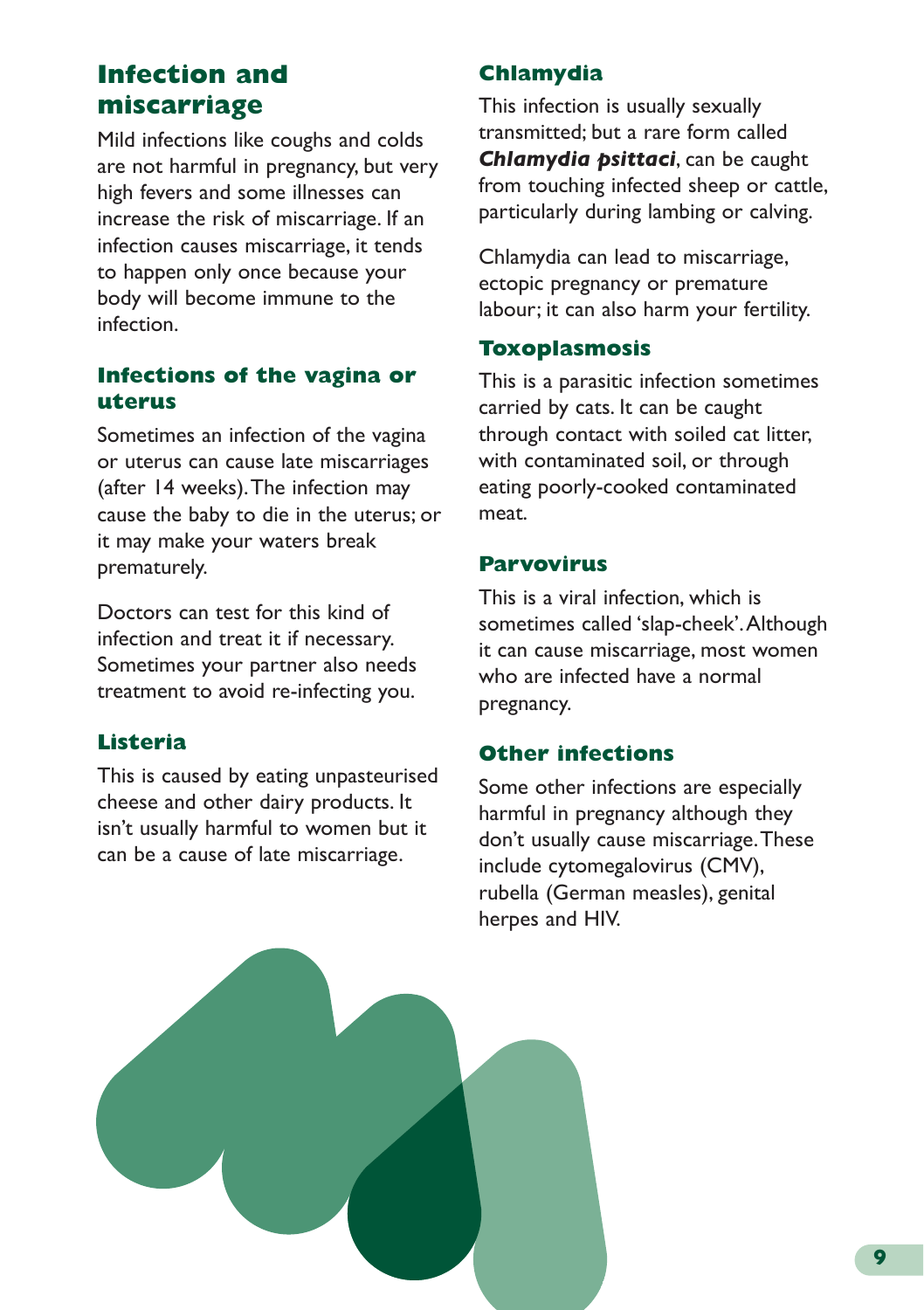# **Anatomical problems**

Miscarriage is sometimes caused by problems with your uterus or cervix (neck of the womb). Your doctor may refer you to a specialist for further assessment and possibly treatment.

#### **Weak cervix (also called 'incompetent cervix')**

Your cervix is a kind of 'gateway' between your uterus and vagina. During a normal birth the cervix dilates (widens) to allow the baby to be born.

Some women – probably less than one in a hundred – have a weakness in the cervix. This means it may dilate too early, leading to premature labour or late miscarriage.

Sometimes the weakness has been there since birth; but the cervix can also become weak as a result of previous surgery or injury.

A weak cervix can be difficult to diagnose. If your doctor suspects it, perhaps because of your pregnancy or medical history, he or she may suggest putting in a 'cervical stitch'.

This involves stitching a tape around the cervix to support it and to try to stop your baby being born too early. A cervical stitch is usually put in between 12 and 24 weeks of pregnancy and then removed at 36–37 weeks unless you go into labour before this.

The Royal College of Obstetricians & Gynaecologists publishes an [excellent patient](https://www.rcog.org.uk/globalassets/documents/patients/patient-information-leaflets/pregnancy/pi-cervical-stitch.pdf) leaflet on cervical stitch (see page 15).

#### **Fibroids**

These are harmless growths that can develop inside the uterus; more rarely they develop outside the uterus. Small fibroids are fairly common and don't usually cause problems in pregnancy; but large ones can be a cause of miscarriage.

If you have a very large fibroid that has changed the shape of your uterus, your doctor may suggest removing it under anaesthetic before you get pregnant again.

#### **Irregular-shaped uterus**

Your uterus is formed from two separate tubes that fused together before you were born. Sometimes, though, the uterus develops an irregular shape. There may not be enough room for the baby to grow inside the uterus and this can lead to miscarriage, usually after 14 weeks.

If you have this problem and your doctor thinks it may have caused your miscarriage, he or she might suggest an operation to correct or reduce it. You should be given clear information to help you decide whether or not to have surgery. This will include the possible risks of the operation and how likely it is to improve your chance of having a healthy pregnancy next time.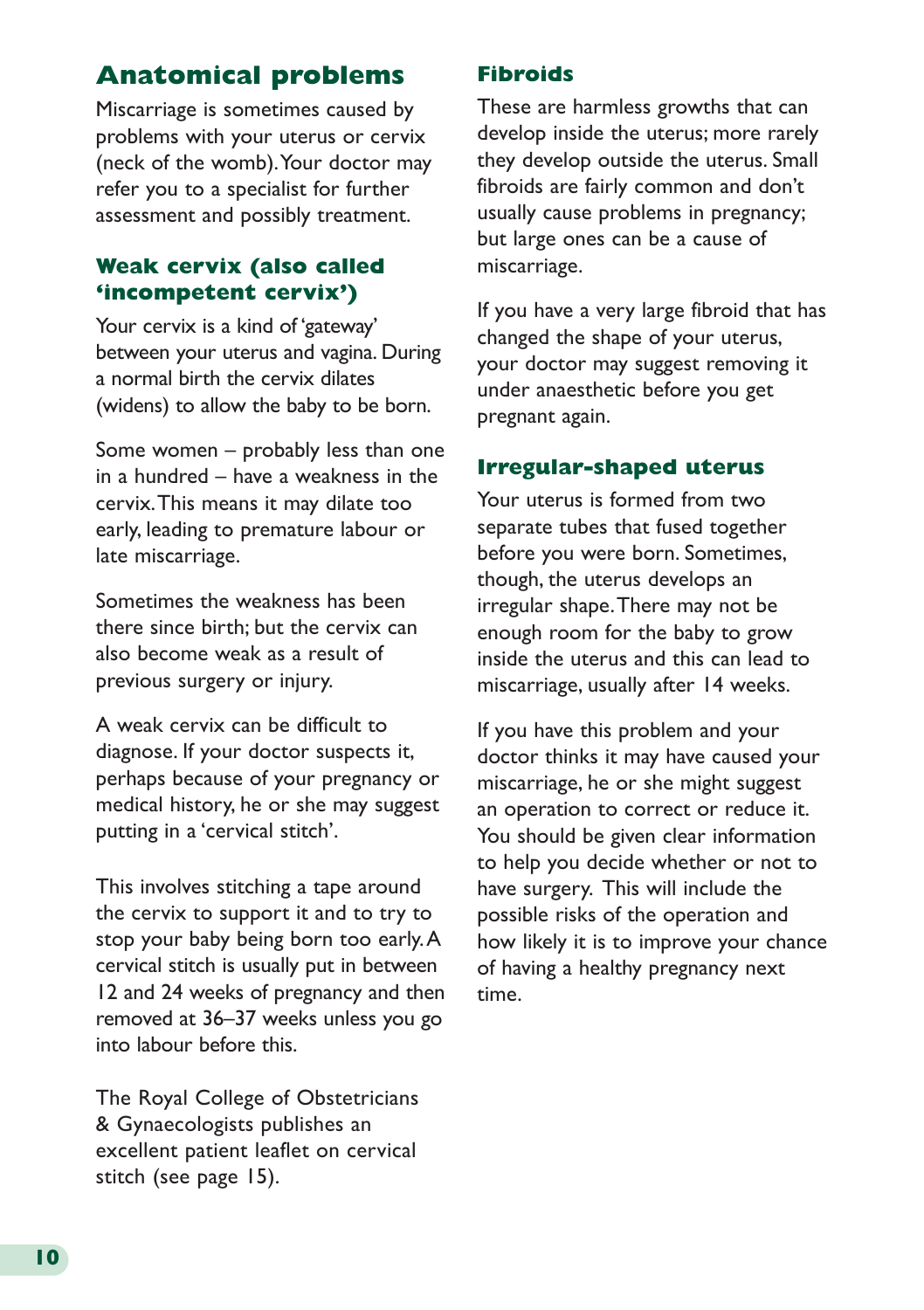# **Other causes of miscarriage**

## **Abnormal development of the baby**

Some miscarriages are caused by problems in the baby. These include spina bifida and heart defects.

#### **Illness in the mother**

Some chronic illnesses like diabetes and kidney disease are linked with miscarriage. If you have such an illness and you are taking long-term medication, you should probably talk to your GP or a specialist before getting pregnant again.

### **Rhesus negativity**

If your blood group is Rhesus negative and you miscarry or bleed in pregnancy, you may need a special injection known as 'anti-D'. This is to prevent you developing antibodies that could cause problems in the next pregnancy.

It is important to know that having a Rhesus negative blood group will not actually *cause* a miscarriage.

For more information, ask for our fact sheet on anti-D.

**In this day and age it's unusual to have something happen to you and for you to never to know why. Something so important and life-changing. Years later, I still have moments where I wonder 'why?'.**<br> **Something so important and life-changing. Years**<br>
later, I still have moments where I wonder 'why?'. **"**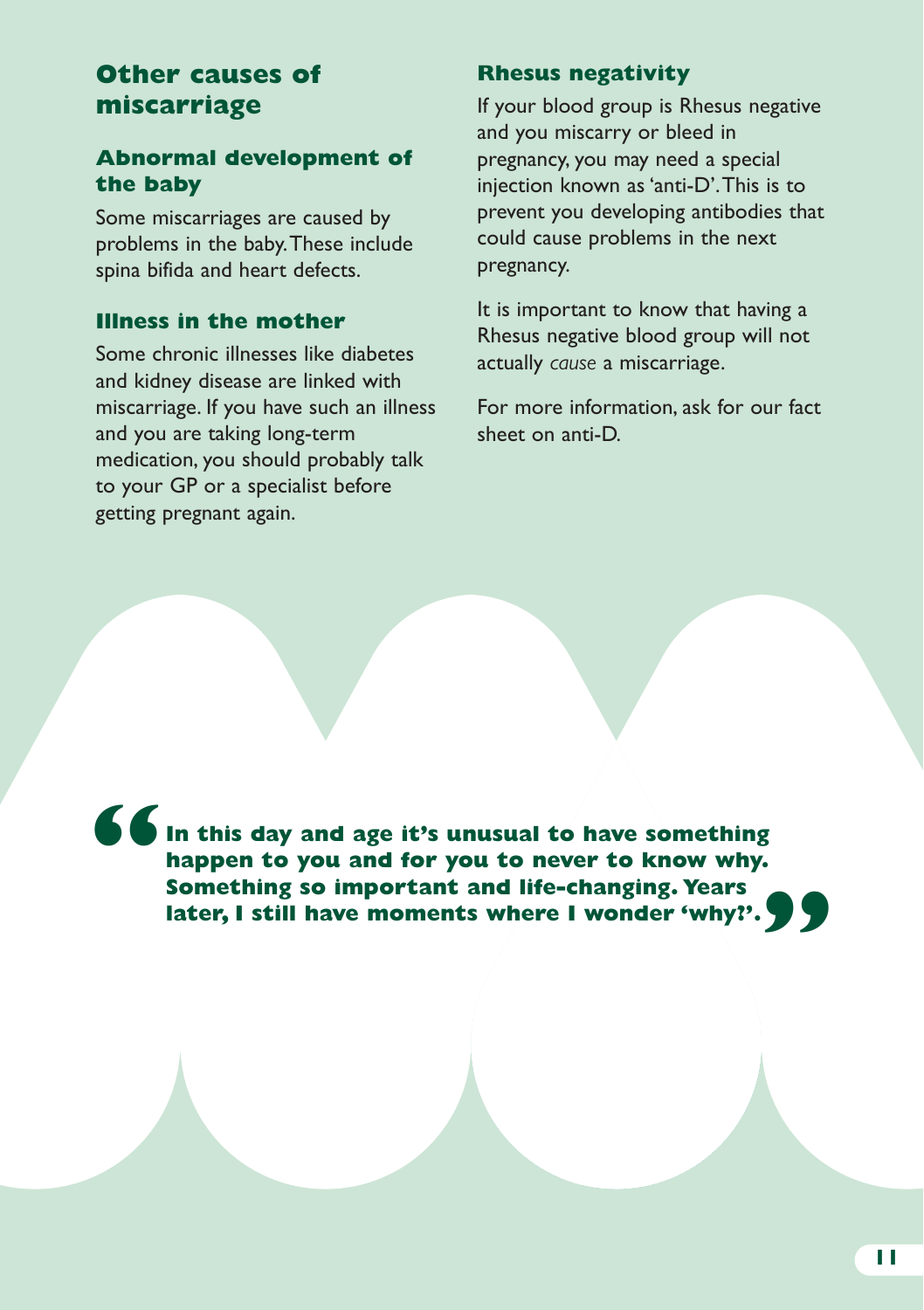# **Personal factors**

This section looks at things about you and your lifestyle that could affect your risk of miscarriage.

# **Age**

Your risk of miscarriage increases as you get older. One reason is that older eggs are more likely to carry genetic faults.

But even if you are in your early 40s, with up to three miscarriages, the odds are still in your favour; you are more likely to have a healthy pregnancy than another miscarriage<sup>6</sup>.

It's not just *your* age that counts. Research shows that babies of older fathers are also more likely to miscarry, even if the mother is young<sup>7,8</sup>.

#### **Pregnancy and fertility problems**

Your risk of miscarriage is higher if:

- You have miscarried before, especially after three miscarriages.
- You have taken more than a year to conceive (if you have been having sexual intercourse regularly).
- You are pregnant with twins, triplets or more. This applies whether they were conceived naturally or with help from fertility treatment.

#### **Weight**

Women who are very underweight or very overweight are more likely to miscarry<sup>9</sup>.

#### **Diet**

Your risk of miscarriage may be higher if you:

- Eat unpasteurised dairy products, such as blue cheese, which can cause listeria.
- Eat raw or undercooked meats, which can cause toxoplasmosis. This is especially harmful before conception or in the first three months of pregnancy.
- Eat raw or partly cooked eggs, as in home-made mayonnaise or mousse; this can cause salmonella infection.
- Take in large amounts of caffeine, especially in coffee, tea, cola and energy drinks. Drinking more than two cups of coffee a day is thought to increase your risk of miscarriage<sup>7</sup>.
- Drink regularly, heavily or in 'binges'. The highest risk is if you drink alcohol every day and/or drink more than 14 units in a week.

If you eat a well-balanced diet, with plenty of fruit and green vegetables, you may have a lower risk of miscarriage.7

**I did everything I should have – healthy diet, no alcohol or smoking, taking folic acid etc. I know there's no order of how things happen in life, but after doing everything right, it just feels so unfair. " "**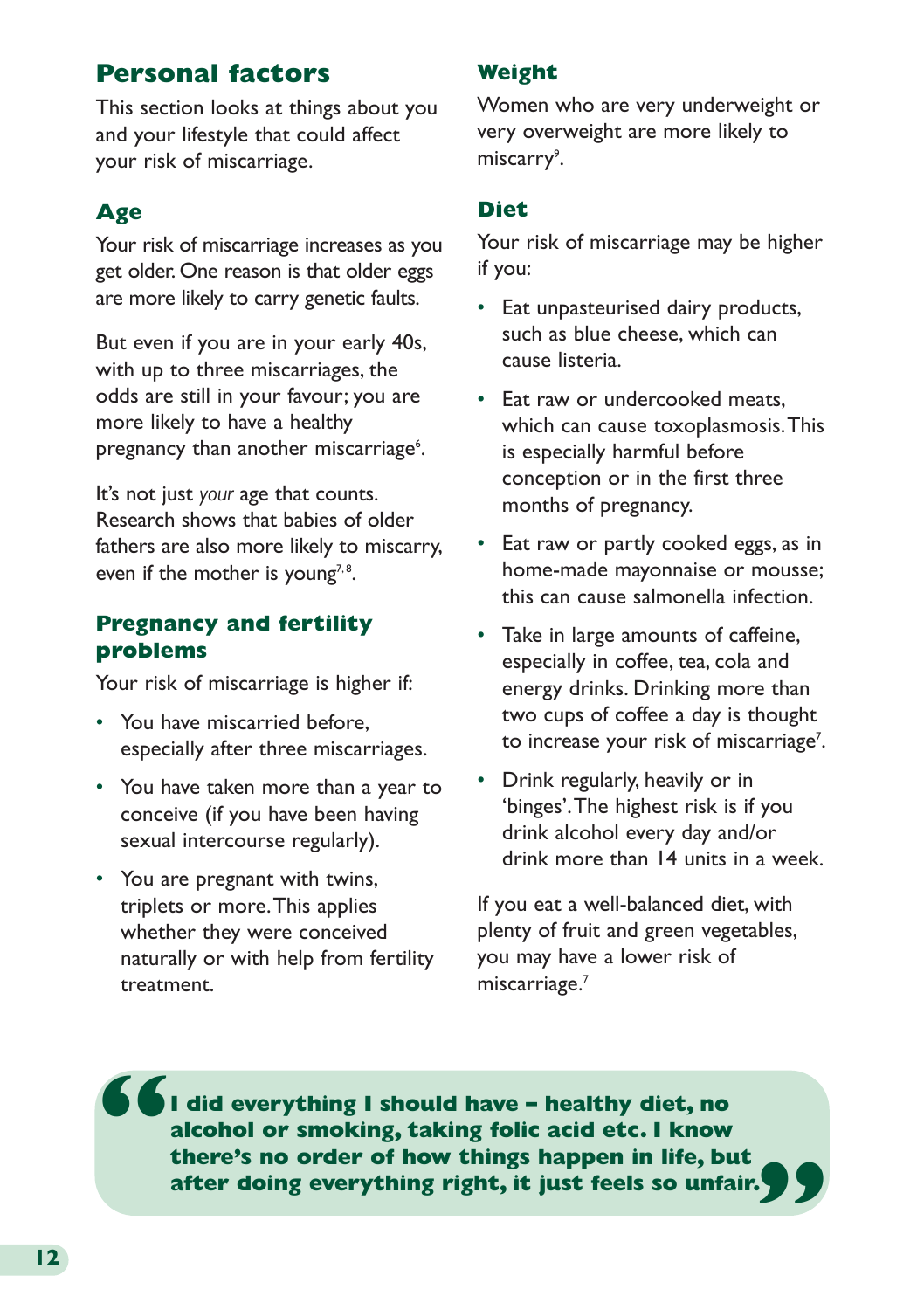## **Smoking, drugs and medicines**

Your risk of miscarriage may be higher if you:

- Smoke regularly in pregnancy. Smoking can affect sperm quality too and this may also increase the risk of miscarriage.
- Take drugs like cocaine, crack and heroin.
- Regularly use some over-thecounter medicines, such as ibuprofen.
- Take particular prescribed medicines, including some antidepressants. It's important to ask your doctor which medicines are safe in pregnancy.

## **Stress and work**

Overall, research studies suggest that there is a link between stress and miscarriage, but there is no evidence that stress on its own is a direct cause of miscarriage.

One large study found that work that is demanding and very stressful was linked to an increased risk of miscarriage, especially over a long time<sup>7</sup>.

Your risk of miscarriage may be higher if you are exposed to workplace hazards such as toxic chemicals, solvents, lead or radiation. Research also suggests that working nights, shifts and/or long hours are linked to increased miscarriage risk, but don't necessarily cause it<sup>10</sup>.

# **Things you don't need to worry about**

These are things that don't seem to increase the risk of miscarriage even though people often worry about them in pregnancy:

- Exercise.
- Working full time.
- Work that involves sitting or standing for long periods.
- Heavy lifting.
- Sex.
- Travel by air.
- Eating spicy food.
- Being pregnant for the first time.
- Getting pregnant soon after a previous birth or miscarriage.
- Living near electric pylons or mobile telephone masts.
- Not wanting to be pregnant or thinking about termination.

**I am having a second miscarriage and worry if this is because I fell so quickly after the first. " "**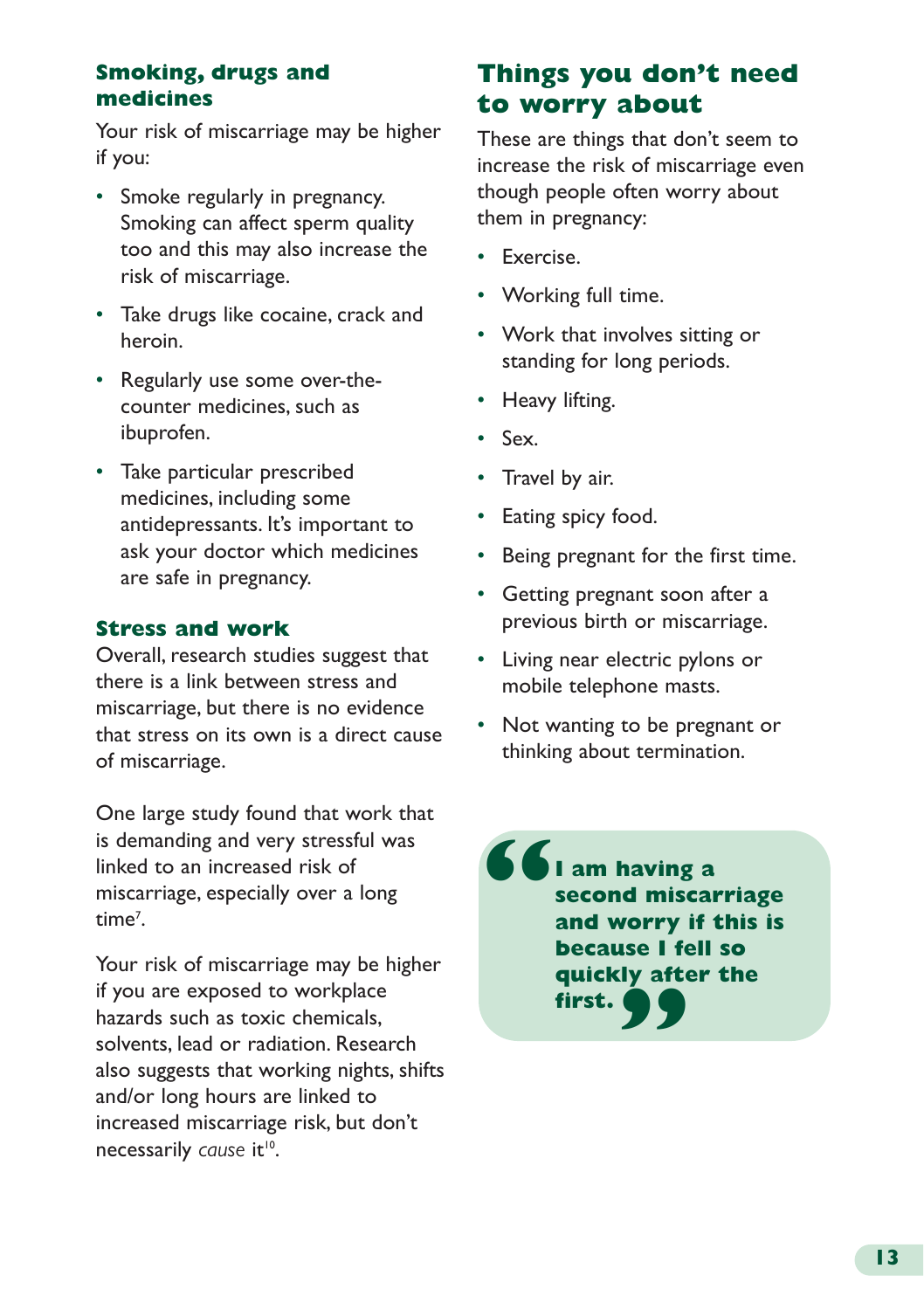## **Why me: a summary**

There is still a lot we don't understand about the causes of miscarriage.

It can be difficult to know how much to believe what you hear from friends, family, the media or online.

And it can be very hard to tell the difference between proper research evidence and unproved theories.

You may never know exactly why you miscarried; and that uncertainty can be very hard to live with.

But the good news is that most women who miscarry – even several times – go on to have a healthy pregnancy in the end. And that often happens without any treatment at all.

**"**

**Recovering from two miscarriages is a work in progress – it never really leaves you. But I am proud and comforted to know that I did my best, that it wasn't my fault. When life throws you the ball, sometimes you aren't going to catch it, but next " time you might.**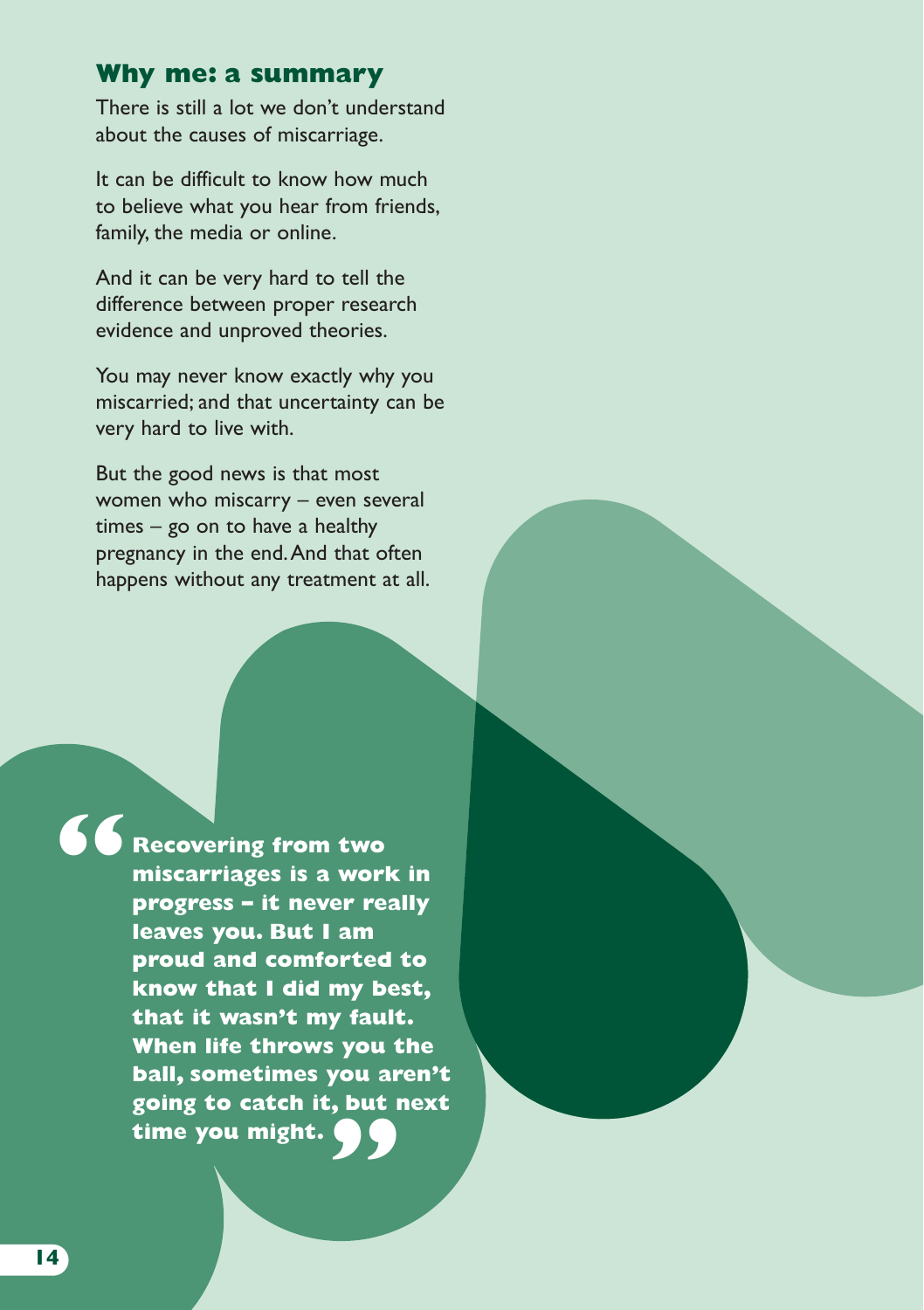# **Useful reading**

Leaflets from the Miscarriage Association:

*Antiphospholipid syndrome and pregnancy loss*

*Ectopic pregnancy*

*Molar pregnancy*

*Management of miscarriage*

*Recurrent miscarriage*

*Late miscarriage*

All our leaflets are available at [www.miscarriageassociation.org.uk/leaflets](http://www.miscarriageassociation.org.uk/leaflets)

Patient information from the Royal College of Obstetricians & Gynaecologists, available at [www.rcog.org.uk/en/patients/.](http://www.rcog.org.uk/en/patients/)

Look for the patient information section and click on 'Pregnancy and birth'.

This information includes the leaflet *[Cervical Stitch.](https://www.rcog.org.uk/globalassets/documents/patients/patient-information-leaflets/pregnancy/pi-cervical-stitch.pdf)*

#### **References**

1 Stray-Pederson & Stray-Pederson *[Etiologic factors](https://pubmed.ncbi.nlm.nih.gov/6691389/)  [and subsequent reproductive performance in 195](https://pubmed.ncbi.nlm.nih.gov/6691389/) [couples with a prior history of habitual abortion](https://pubmed.ncbi.nlm.nih.gov/6691389/)*. American Journal of Obstetrics & Gynaecology. 1984; **148: 2**: 140-146. <https://pubmed.ncbi.nlm.nih.gov/6691389/>

2 Liddell, Pattinson & Zanderigo *[Recurrent](https://doi.org/10.1111/j.1479-828X.1991.tb02811.x ) [miscarriage – outcome after supportive care in early](https://doi.org/10.1111/j.1479-828X.1991.tb02811.x ) [pregnancy](https://doi.org/10.1111/j.1479-828X.1991.tb02811.x )*. Australian & New Zealand Journal of Obstetrics & Gynaecology. 1991; **31:** 4: 320-322. [https://doi.org/10.1111/j.1479-](https://doi.org/10.1111/j.1479-828X.1991.tb02811.x ) [828X.1991.tb02811.x](https://doi.org/10.1111/j.1479-828X.1991.tb02811.x )

3 The PROMISE trial. Coomarasamy A *[et al. A](https://www.nejm.org/doi/full/10.1056/NEJMoa1504927?query=featured_home) [Randomised Trial of Progesterone in Women with](https://www.nejm.org/doi/full/10.1056/NEJMoa1504927?query=featured_home) [Recurrent Miscarriages](https://www.nejm.org/doi/full/10.1056/NEJMoa1504927?query=featured_home)*. N Engl J Med 2015. [https://www.nejm.org/doi/full/10.1056/NEJMoa1504](https://www.nejm.org/doi/full/10.1056/NEJMoa1504927?query=featured_home) [927?query=featured\\_home](https://www.nejm.org/doi/full/10.1056/NEJMoa1504927?query=featured_home)

4 The PRISM trial. Coomarasamy A *et al. [A](https://www.nejm.org/doi/full/10.1056/NEJMoa1813730) [Randomized Trial of Progesterone in Women with](https://www.nejm.org/doi/full/10.1056/NEJMoa1813730) [Bleeding in Early Pregnancy](https://www.nejm.org/doi/full/10.1056/NEJMoa1813730)*. N Engl J Med 2019. [https://www.nejm.org/doi/full/10.1056/NEJMoa18137](https://www.nejm.org/doi/full/10.1056/NEJMoa1813730) [30](https://www.nejm.org/doi/full/10.1056/NEJMoa1813730)

5 Ectopic pregnancy and miscarriage: [initial diagnosis](http://www.nice.org.uk/guidance/ng126) [and management. NICE guideline NG126, updated](http://www.nice.org.uk/guidance/ng126) [2021. https://www.nice.org.uk/guidance/ng126](http://www.nice.org.uk/guidance/ng126)

6 Brigham, Conlon & Farquharson *[A longitudinal](https://pubmed.ncbi.nlm.nih.gov/10548638/ ) [study of pregnancy outcome following idiopathic](https://pubmed.ncbi.nlm.nih.gov/10548638/ ) [recurrent miscarriage](https://pubmed.ncbi.nlm.nih.gov/10548638/ )*. Human Reproduction. 1999; **14: 11**: 2868-2871. [https://pubmed.ncbi.nlm.nih.gov/10548638/](https://pubmed.ncbi.nlm.nih.gov/10548638/ ) 

7 N Maconochie, P Doyle, S Prior, R Simmons. *[Risk](https://pubmed.ncbi.nlm.nih.gov/17305901/ ) [factors for first trimester miscarriage: results from a](https://pubmed.ncbi.nlm.nih.gov/17305901/ ) [UK-population-based case-control study](https://pubmed.ncbi.nlm.nih.gov/17305901/ )*. BJOG, 2007; 114(2): 170-186. [https://pubmed.ncbi.nlm.nih.gov/17305901/](https://pubmed.ncbi.nlm.nih.gov/17305901/ ) 

8 Sharma R, Agarwal A, Rohra VK, Assidi M, Abu-Elmagd M, Turki RF. *[Effects of increased paternal age](https://pubmed.ncbi.nlm.nih.gov/25928123/) [on sperm quality, reproductive outcome and associated](https://pubmed.ncbi.nlm.nih.gov/25928123/) [epigenetic risks to offspring](https://pubmed.ncbi.nlm.nih.gov/25928123/)*. Reprod Biol Endocrinol. 2015; **13: 35**. <https://pubmed.ncbi.nlm.nih.gov/25928123/>

9 Boots C, Stephenson MD. *[Does obesity increase the](https://pubmed.ncbi.nlm.nih.gov/22161463/) [risk of miscarriage in spontaneous conception: a](https://pubmed.ncbi.nlm.nih.gov/22161463/) [systematic review.](https://pubmed.ncbi.nlm.nih.gov/22161463/) Semin Reprod Med*. 2011; 29(6): 507-13.

<https://pubmed.ncbi.nlm.nih.gov/22161463/>

10 Bonde JP1, Jørgensen KT, Bonzini M, Palmer KT. *[Miscarriage and occupational activity: a systematic](https://pubmed.ncbi.nlm.nih.gov/23235838/ ) [review and meta-analysis regarding shift work, working](https://pubmed.ncbi.nlm.nih.gov/23235838/ ) [hours, lifting, standing, and physical workload.](https://pubmed.ncbi.nlm.nih.gov/23235838/ )* **Scand**  $\vert$ Work Environ Health. 2013; 39(4): 325-34. [s://pubmed.ncbi.nlm.nih.gov/23235838/](https://pubmed.ncbi.nlm.nih.gov/23235838/ ) 

#### **Need to talk to someone who understands?**

Call our support line on 01924 200799, Monday to Friday, 9am-4pm Chat with us online at **www.miscarriageassociation.org.uk** Or email **info@miscarriageassociation.org.uk**